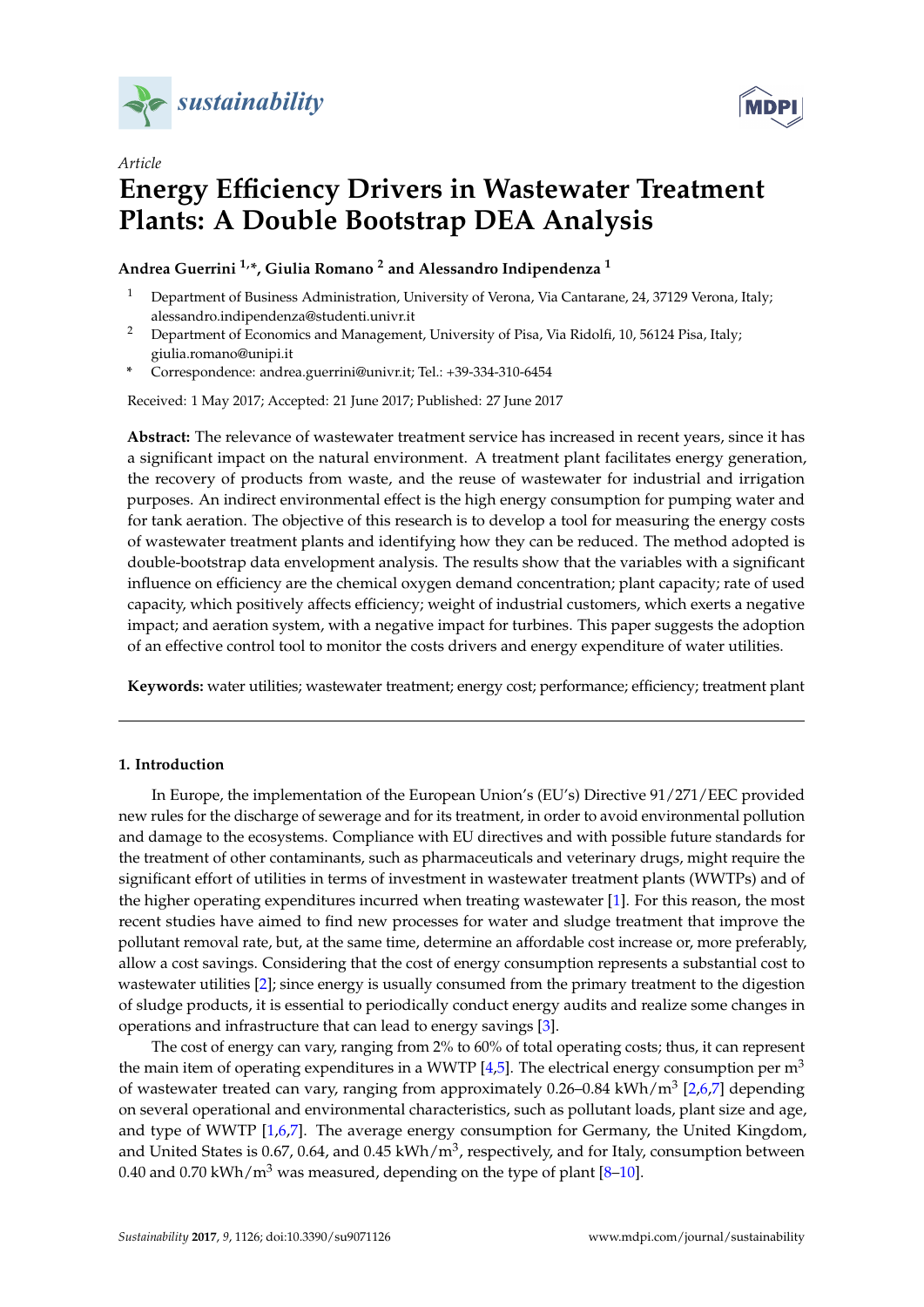As reported by some authors, the higher consumption of electric energy is required by pumps (79%) to pump and treat wastewater [\[11\]](#page-11-5). The active sludge treatment, with the biological oxidation of pollutants, absorbs approximately 50% to 65% of the total consumption energy, in addition to the 11% required for the primary treatment, for grit, sand, and oil removal as well as sedimentation [\[12\]](#page-11-6). However, plant managers have the opportunity to significantly reduce energy costs through preliminary energy audits followed by process modifications. As described in [\[13\]](#page-11-7), only an optimization of the aeration and pumping activities allows for annual savings ranging from 547 to 1057 million kWh, reducing the energy consumption by 6%.

Prior research on energy efficiency in WWTPs shows that several variables should be constantly monitored by the plant manager because they exert an influence on efficiency trends. According to [\[14\]](#page-11-8), large variations in the quality of wastewater inflows, measured in terms of the five-day biochemical oxygen demand/nitrate as nitrogen (BOD5/NO3-N) ratio, reduce the efficiency achieved in biological denitrification. This result successfully illustrates the trade-off related to the high BOD5 concentration: this pollutant feeds microorganisms and allows the digestion of nitrogen, but, at the same time, it contributes to generating sludge through the fast growth of bacteria. The extant technical literature provides an optimal value of this ratio, which should be around 100:17–100:19 [\[15\]](#page-11-9). Recently, the use of a bootstrap approach found that if the value of the chemical oxygen demand (COD)/BOD5 ratio does not respect the standard of scientific literature, normally, the plant managers add more carbon elements and begin other chemical treatment processes, despite the incremental costs per  $m<sup>3</sup>$  of wastewater treated of these alternatives and, consequently, this reduces the level of efficiency [\[16\]](#page-11-10). Further, it has been demonstrated how seasonality actually influences the energy efficiency of WWTPs, especially for activated sludge technology [\[17\]](#page-11-11); similarly, it has been shown that the consumption of energy in a sample of 177 Spanish WWTPs, using extended aeration technology, is 0.82 kWh/m $^3$ , with better efficiency recorded for non-seasonal plants [\[17](#page-11-11)[,18\]](#page-11-12). Further, in terms of the technology used to aerate the oxidation tanks, it has been shown that diffusers are more efficient than turbines, since they allow for a higher removal rate of COD, but, at the same time, they require greater energy consumption per  $m<sup>3</sup>$  of wastewater treated [\[18\]](#page-11-12).

Plant size is another key performance driver of energy costs in wastewater treatment. Several studies [\[18](#page-11-12)[–20\]](#page-11-13) have shown that cost savings are achieved by larger plants in terms of population equivalent (PE), while the m $^3$  is not a relevant factor to capture increasing return to scale. Moreover, it has been demonstrated that the consumption of energy per kg of COD removed significantly decreases from plants with a capacity of less than 2000 PE (3.21 kWh/kg COD) to those with a capacity of more than 100,000 PE (0.85 kWh/kg COD) [\[20\]](#page-11-13). Conversely, [\[21\]](#page-11-14) show that diseconomies of scale can significantly affect wastewater treatment if an efficiency measure that includes greenhouse gas emissions is considered [\[21\]](#page-11-14). In addition, energy consumption is related to the load factor, the ratio between the load of wastewater inflows received to the design value of the plant. Further, two particular studies have confirmed that undersized plants work better than do oversized plants, and energy savings increase when the load factor approaches 100% [\[22,](#page-11-15)[23\]](#page-11-16).

In light of this scarce and quite recent literature, the current article aims to provide further insights into the energy efficiency of WWTP, observing the effect exerted by several previously examined variables as well as by new environmental factors, such as the rate of wastewater coming from non-domestic customers, rate of production capacity used, and rate of sludge disposed in agriculture. Different from other researches, this article studies the energy efficiency of the whole treatment process, including wastewater and sludge handling, of 127 WWTPs. The prior literature adopts several measurements for energy efficiency. Traditionally, energy consumption is reported in terms of  $kwh/m<sup>3</sup>$ or per unit of population (kwh/PE). This measure can have some drawbacks for benchmarking purposes when COD concentration varies among plants [\[22\]](#page-11-15); thus, the ratio of kWh to kg of COD removed (or other pollutants) is estimated [\[24\]](#page-11-17). Considering that the COD concentrations of inflows are quite similar for the plants observed, this article examines two measures of energy efficiency: (i) the cost of energy per m<sup>3</sup> of wastewater treated and (ii) DEA score, based on a set on inputs and outputs.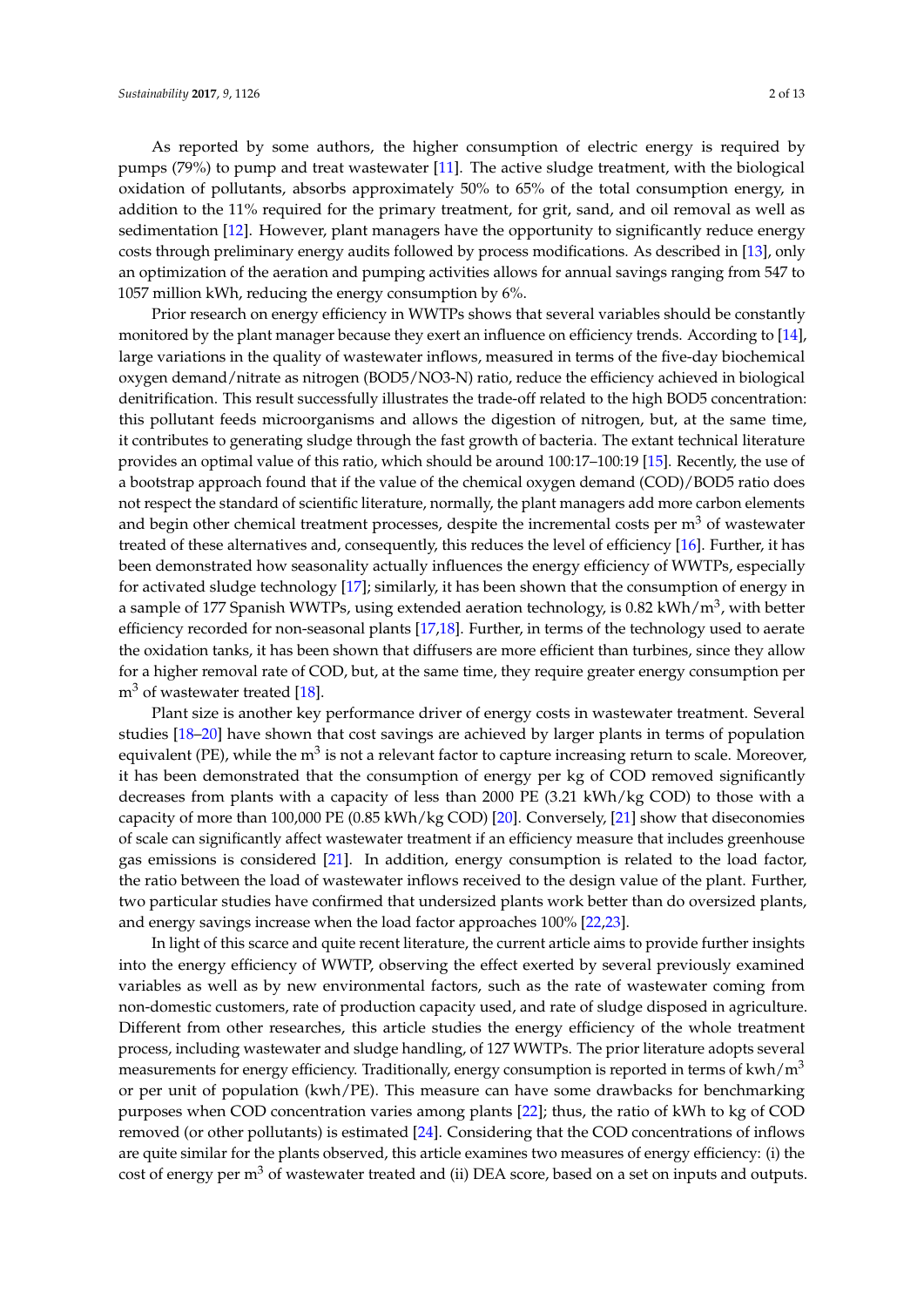The replication of these kinds of analyses offers some guidelines for the decision-making process of plant managers.

# <span id="page-2-2"></span>**2. Materials and Methods**

# *2.1. Case Studied*

The WWTPs studied in this article were located in Tuscany, a central region of Italy, and controlled by Acque SpA, a public-private utility entrusted in 2002 with water services in the so-called 'Basso Valdarno' river basin in the province of Pisa.

The data grid for this study was constructed with the support of the Tuscan water authority staff and of the technical staff of Acque SpA. The data for the year 2014 were gathered by a team of engineers from the water utility databases, and their consistency was double-checked by Acque management and researchers. Starting from the 139 WWTPs controlled by the utility, 12 were excluded, since they carry out only the primary treatment through Imhoff tanks without any energy consumption. Table [1](#page-2-0) shows that among the remaining 127 plants, 123 are based on a secondary treatment with activated sludge, while four also have a tertiary process, such as denitrification, dephosphorization, and chlorination. Then, 21 plants have additional plants for sludge treatment. The population observed is characterized by small plants, with 85 WWTPs operating with a capacity lower than 2000 PE, 29 plants between 2000 and 10,000 PE, and 13 large plants between 10,000 and 90,000 PE. The aeration devices are mainly turbines, while diffusers are applied in only 23% of cases.

| Table 1. Main features of wastewater treatment plants observed. |  |
|-----------------------------------------------------------------|--|
|-----------------------------------------------------------------|--|

<span id="page-2-0"></span>

| <b>Type of Treatment</b> |     |     | <b>Presence of Sludge</b><br><b>Treatment on Site</b> |        | <b>Plant Size</b> | <b>Aeration Type</b> |    |
|--------------------------|-----|-----|-------------------------------------------------------|--------|-------------------|----------------------|----|
| Secondary                | 123 | Nο  | 106                                                   | Small  | 85                | Turbines             | 88 |
| Tertiary                 |     | Yes | 21                                                    | Medium | 29                | <b>Diffusers</b>     | 29 |
|                          |     |     |                                                       | Large  | 13                | No Aeration          | 10 |

# *2.2. Input and Output Measures*

Considering the 127 plants, the cost of energy was measured and used as input, while the amount of COD removed and the percentage of dry matter represented the main outputs of the wastewater and sludge treatments. Next, to estimate the energy unit cost, the data on the total amount of cubic wastewater inflows were collected for every plant. As shown in Table [2,](#page-2-1) the average size is quite small if measured in terms of kg of pollutants removed; then, the small entity of energy consumed and dry matter obtained is the effect both of size and of a not too complex treatment process, which is only rarely based on a tertiary stage and on sludge treatment.

<span id="page-2-1"></span>

| <b>Input and Output Variables</b> | Output             | Input      |                     |
|-----------------------------------|--------------------|------------|---------------------|
|                                   | <b>COD Removed</b> | Dry Matter | <b>Energy Costs</b> |
| Mean                              | 142,829 kg         | $3.9\%$    | €35,347             |
| Max                               | 2,444,406 kg       | 36.9%      | €492,139            |
| Min                               | $48 \text{ kg}$    | $0.0\%$    | €367                |
| <b>Standard Deviation</b>         | 378,829 kg         | 6.5%       | €76,351             |

**Table 2.** Descriptive statistics for input and output variables.

Notes: COD = chemical oxygen demand.

#### *2.3. Exogenous Variables*

The set of operational variables was defined considering the following issues  $[16]$ : (1) wastewater features, (2) WWTP technology, (3) other features of WWTPs, and (4) methods of sludge disposal. The following wastewater features were included: (1) wastewater from non-domestic customers, (2) per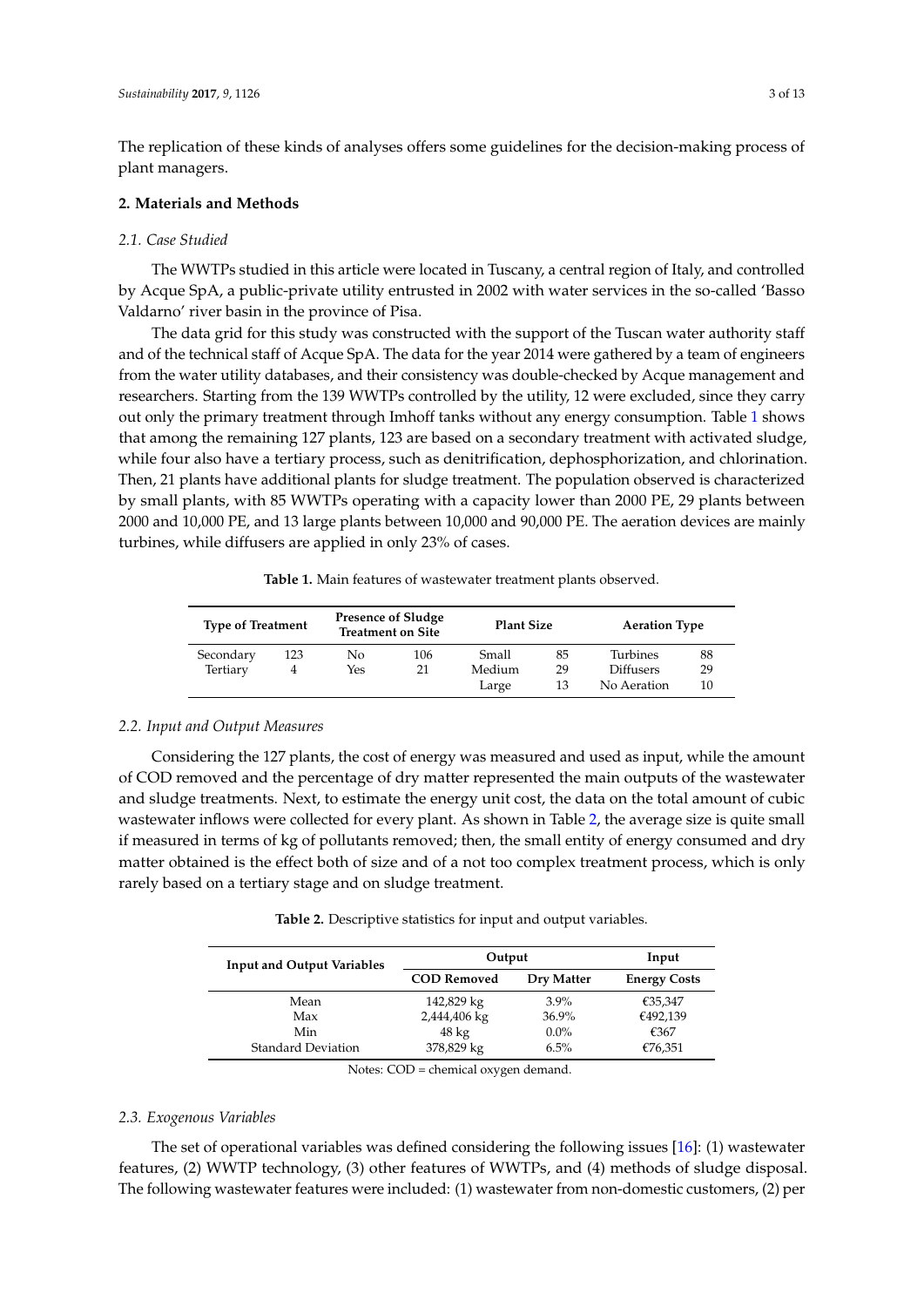cent dilution of wastewater inflow, and (3) average concentration of COD. The WWTP technology considered in this article is the type of aeration system in the biological oxidation activity, which could be mechanical or made with diffusers. The former is based on the use of turbines, which vigorously mix wastewater, creating turbulence and allowing air to be introduced, while the latter produce bubbles which rise slowly from the floor of a tank. Both methods provide the quantity of oxygen required by microorganisms to produce the enzymes that allow the flocculation process, but they show different productivity and effectiveness; in Acque, 29 of the 127 WWTPs have a mechanical aeration process that uses turbines, 88 adopt diffusers, and 10 work without an aeration system [\[18\]](#page-11-12).

Among the other WWTP features, three variables were observed: (1) plant capacity (PE), (2) year of building, and (3) percent of production capacity used. Finally, the method used for sludge disposal was observed, measuring the percentage of sludge disposed in agriculture.

<span id="page-3-0"></span>The eight operational variables are shown in Table [3.](#page-3-0)

| <b>Operational Variable</b>                                                                                                                      | Measure Adopted                                                                                                                                                                           |
|--------------------------------------------------------------------------------------------------------------------------------------------------|-------------------------------------------------------------------------------------------------------------------------------------------------------------------------------------------|
| <b>Wastewater Features</b><br>Wastewater from Non-domestic Customers<br>Dilution of Wastewater Inflow<br>Average Concentration of COD            | $m3$ of wastewater from non-domestic customer/total $m3$ of inflow<br>$m3$ of wastewater treated/estimated $m3$ of wastewater in dry weather<br>gr. of COD per $m3$ of wastewater treated |
| <b>WWTP</b> Technologies<br><b>Type of Aeration System</b>                                                                                       | Turbines-Diffusers                                                                                                                                                                        |
| Other Features of WWTPs<br><b>Plant Capacity</b><br>Year of Building<br>Percentage of Production Capacity Used<br>Sludge Disposal in Agriculture | Persons equivalent<br>Year<br>(PE of working capacity/PE potential capacity)*100<br>(Tons of sludge disposed in agriculture/total tons of sludge produced)                                |

**Table 3.** Measures for exogenous variables.

Notes: COD = chemical oxygen demand; WWTP = wastewater treatment plant; PE = population equivalent.

The 127 selected plants show different characteristics for every exogenous variable observed, as shown in Table [4.](#page-3-1) The average inflows from non-domestic customers is very low (3.2%), even if few plants, operating in the area of lather manufacturers, have a relevant amount of wastewater produced by these industries (75%). Moreover, the wastewater features are different when the dilution rate and pollutant concentration are measured. The effects of permeation of storm water in the sewerage networks, especially in the older ones, increase the dilution rate, which varies from 0.16 to 68.81. This rate is obviously lower when the WWTP is served by a sewerage network that keeps the mains of wastewater separate from those used to collect storm water. In terms of COD concentration, the average value is approximately equivalent to the threshold assigned by law 152/2006 for the discharge of effluent produced by domestic customers; however, the maximum value recorded (1601  $\rm{gr/m^3}$ ) is abundantly over this limit and associated with the presence of many households and industries in the area served by the WWTP.

**Table 4.** Different characteristics of input and output variables.

<span id="page-3-1"></span>

|                                        | Mean     | Max.   | Min.    | <b>Standard Deviation</b> |
|----------------------------------------|----------|--------|---------|---------------------------|
| Wastewater from Non-domestic Customers | $3.2\%$  | 75.0%  | $0.0\%$ | $10.3\%$                  |
| Dilution of Wastewater                 | 4.02     | 68.81  | 0.16    | 7.03                      |
| $COD$ Concentration $\frac{gr}{mc}$    | 496      | 1601   | 33      | 338                       |
| Plant Capacity                         | 5618     | 90,000 | 50      | 14,145                    |
| Year of Building                       | 1987     | 2009   | 1962    | 9                         |
| Percentage of Working Capacity         | $95.2\%$ | 280.5% | 8.8%    | 47.3%                     |
| Percentage of Sludge in Agriculture    | $4.1\%$  | 44.9%  | $0.0\%$ | $10.2\%$                  |

Notes: COD = chemical oxygen demand.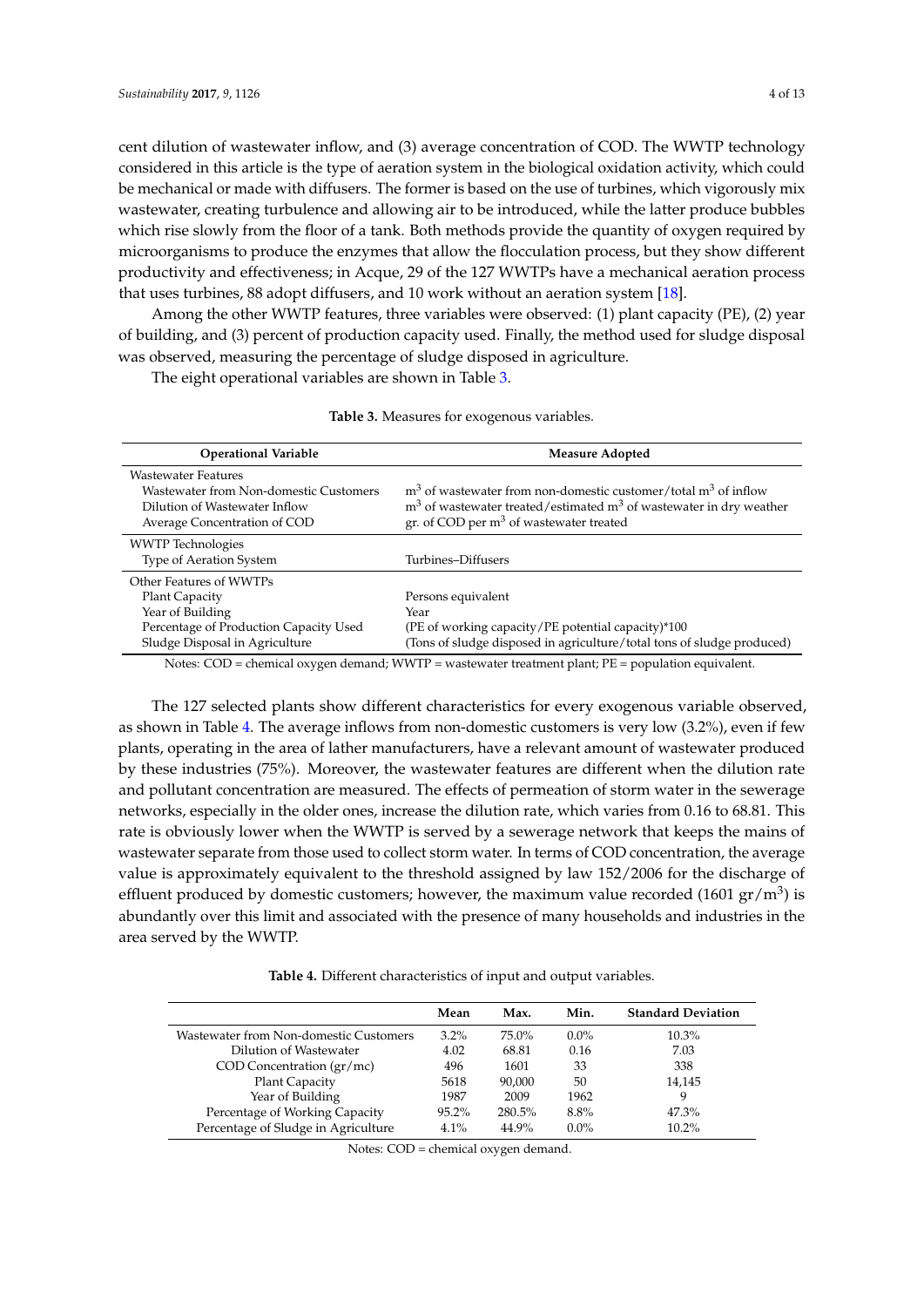As previously mentioned, the plant sizes are quite small, but they are completely used (the average rate of working capacity is 95.2%), while in other cases, they are overused, with a volume of wastewater treated that is more than two times plant capacity. This occurs, especially, in those areas affected by a wide process of urbanization in recent years that was not followed by a renewal of the water infrastructure, as testified by the average age of the buildings (almost 30 years old).

Finally, the quantity of sludge disposed in agriculture must have specific characteristics that allow its discharge in the natural environment, as established by Directive 86/278/CEE, applied in Italy through Law 99/1992. The parameters provided by the law refer to a maximum amount of heavy metals, carbon, nitrogen, and phosphorus contained by the sludge. The reduced amount disposed in agriculture, on average, by Acque (4.1%) could mean that the sludge does not comply with the law provisions, since only 21 of the 127 WWTPs carry out a proper sludge treatment process.

# *2.4. Method Adopted*

There are several methods for the measurement of efficiency, based on parametric and non-parametric approaches. The former estimates a cost function by adopting a multivariate regression analysis of a specific dataset, formed by the inputs and outputs of production (i.e., cost of labour, cost of capital, and water delivered). The efficiency is measured by the distance between the observed data and maximum production represented by the frontier. This kind of model was developed in the 1970s [\[25\]](#page-11-18) and is based on assumptions about the parameters of the population distribution from which data are drawn. On the other hand, the parametric approach includes deterministic and stochastic frontiers, depending on the assumptions regarding the disturbance terms.

Non-parametric analysis does not require the specification of any particular functional form to describe the efficient frontier. One non-parametric method is data envelopment analysis (DEA), which compares each producer with its related virtual 'best' producer, identified through a linear programming approach, which enquires whether it is possible for a real operative unit to obtain more output with the same input or to obtain the same output with less input [\[26\]](#page-11-19). The first version of this linear programming method was adopted to build a production frontier, in which decision-making units (DMUs) could linearly scale inputs and outputs without any variation in efficiency. However, this implies operation under the assumption that all units have an optimal scale. Therefore, this assumption of constant return to scale was removed and the efficiency score was split into a scale effect and pure technical efficiency, assuming variable return to scale [\[27\]](#page-11-20). Specifically, the latter measures the real capacity of a company to purchase, mix, and consume inputs, while its scale effect indicates the effectiveness of the decision to operate at a certain production scale.

The advantages of frontier methods, if compared with other techniques, such as key performance indicator analysis [\[28\]](#page-12-0), are their high quality and objectivity, since they are based on a mathematical approach. These methods are often applied to detect the effects of environmental and contextual factors on efficiency, following a two-stage approach. As a result, the efficiency scores estimated are subjected to a second-stage regression analysis. The study of these effects can help managers to improve their decision-making processes, allowing a valuation of cost and benefits for each choice that can be made.

However, this second stage has some flows when applied with DEA, since (1) the estimated efficiency scores are biased and serially correlated, and (2) the environmental variables affect output and input [\[29,](#page-12-1)[30\]](#page-12-2). Moreover, [\[30\]](#page-12-2) proposed a procedure based on a double bootstrap that allows consistent inference within models, explaining efficiency scores as well as estimating standard errors and confidence intervals for them. Then, the adoption of a maximum likelihood estimation and bootstrapped resampling procedure avoids the limits of multicollinearity among efficiency scores and provides robust results.

In recent years, several papers on public services have adopted this approach (e.g., [\[31–](#page-12-3)[33\]](#page-12-4)), which is also suitable for the research purposes of the current paper, following the variable return to scale assumption. In short, if the non-parametric DEA method overcome its flaws (referring to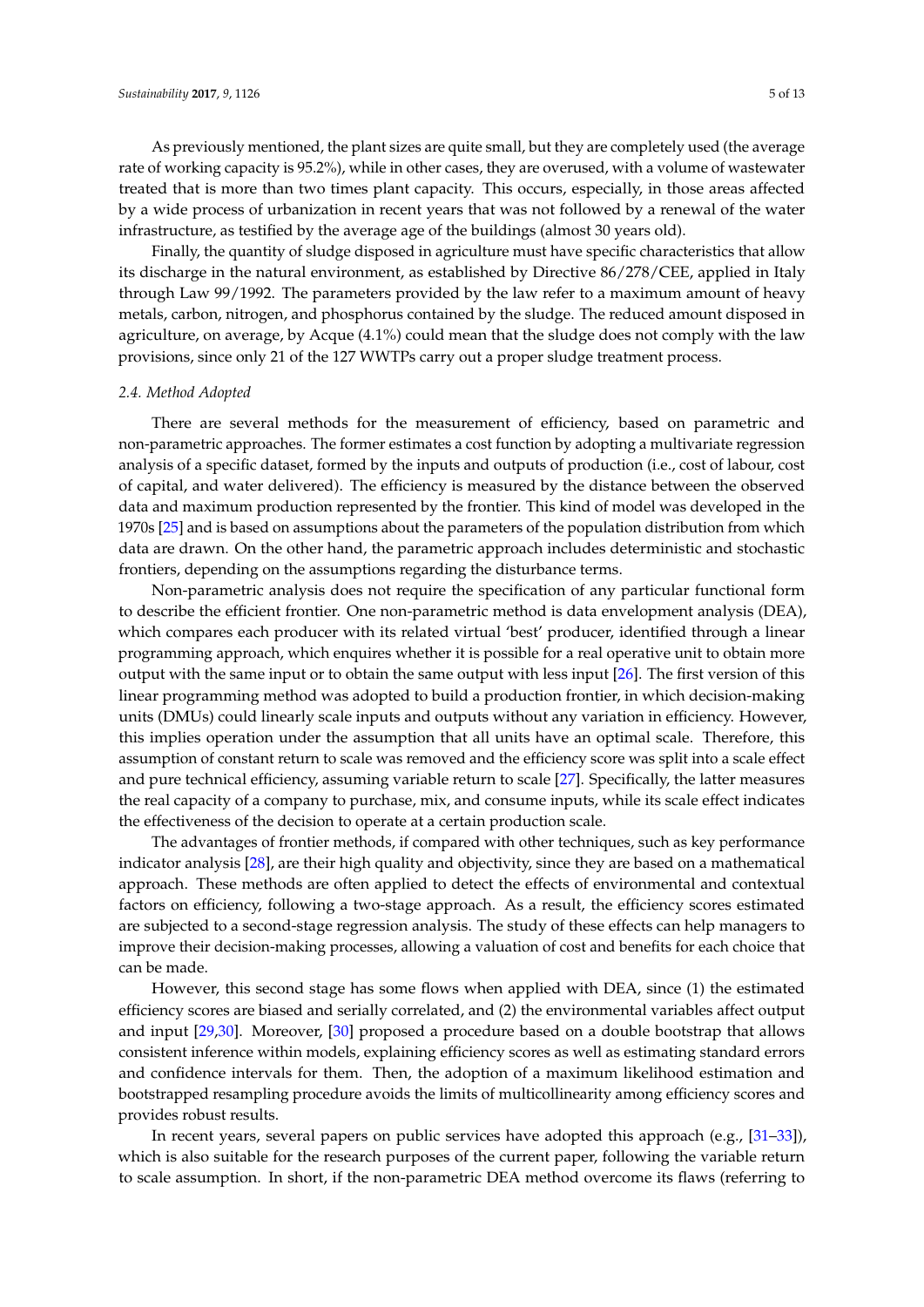the outlying sensitivity in the first stage and serial correlation in the second stage), it shows some interesting advantages when compared with stochastic frontier analysis or with other parametric methods, such as the lack of any hypothesis on the functional form of the frontier.

This paper adopted Algorithm 1 of [\[30\]](#page-12-2), which improves inference, without the bias correction *Sustainability* **2017**, *9*, 1126 6 of 13 provided by Algorithm 2. This choice was due to the additional noise that could be created with the latter procedure [32]. Which is pa[per a](#page-12-5)dopted Algorithm 1 of  $\alpha$  inference, with improves inference, without the bias correction in  $\alpha$ 

First, an efficiency score was estimated solving an output orientation problem with the variable return to scale assumption. This choice is consistent with the operations of a WWTP, which should aim to improve the quality of wastewater and sludge treatment, with a higher removal rate and percentage of dry matter, keeping costs as a constraint. Variable return to scale was assumed, since the percentage of any matter, neeping code as a constraint. Vanashe retain to scale, as demonstrated by the business of wastewater treatment is affected by relevant economies of scale, as demonstrated by the previous literature [\[34](#page-12-6)[–37\]](#page-12-7). Then, the Algorithm 1 was applied with (i) the development of a truncated regression analysis, (ii) resampling procedure to generate virtual efficiency scores and re-estimation of the model, and (iii) calculation procedure of standard errors and confidence intervals from the re-estimated model. **Exercise of the model** calculation procedure of standard errors and confidence intervals and confidence intervals and confidence intervals and confidence intervals and confidence intervals and confiden person was twart treatment is anceled by retevant economics of scale, as demonstrated by

## <span id="page-5-1"></span>**3. Results and Discussion**

The results obtained refer to the energy cost per m<sup>3</sup> and efficiency score estimated using the DEA approach. This double perspective of analysis allows for the identification of those WWTPs with the lowest costs and those that achieve the best overall performance, considering not only energy costs, but lowest costs and those that achieve the best overall performance, considering not only energy costs, but also the rates of pollutant removal from wastewater and of dry matter achieved in sludge treatment. but falls of politiant removal from wastewater and of dry matter achieved in sludge treath

<span id="page-5-0"></span>The average energy cost is  $0.24 \text{ }\epsilon/\text{m}^3$ , which is abundantly below the average values recorded in other studies for Europe and Italy, in particular, and discussed in the literature section. This cost varies for different sizes of plants, as shown by Figure [1;](#page-5-0) the average energy expenditure is 0.08  $\epsilon/\text{m}^3$ in plants serving more than 10,000 PE; 0.12 in medium plants; and 0.30 in those with a capacity lower than 2000 PE.  $2000$  PE; 0.12 in medium plants serving more than 10,000 PE; 0.30 in those with a capacity lower with a capacity lower with a capacity lower with a capacity lower with a capacity lower with a capacity lower with a capaci



Figure 1. Cost of energy per m<sup>3</sup> of wastewater treated.

In addition, other plant features affect energy costs, such as the type of aeration and faculty to derogate to the effluent discharges rules, admitted by the environmental authority (see Table [5\)](#page-6-0). The results on aeration systems confirm those of the previous research [\[18\]](#page-11-12). The aeration provided with diffusers is more expensive than that realized with turbines; the latter shows a cost of 0.13  $\epsilon/m^3$ , less than half of that incurred with diffusers. Moreover, the faculty to derogate to the environmental law represents a significant driver of cost performance, since those plants who achieve it record a lower end of energy. This evidence is explained considering that the reduced compliance with environmental law determines poor treatment, with low operating expenditure.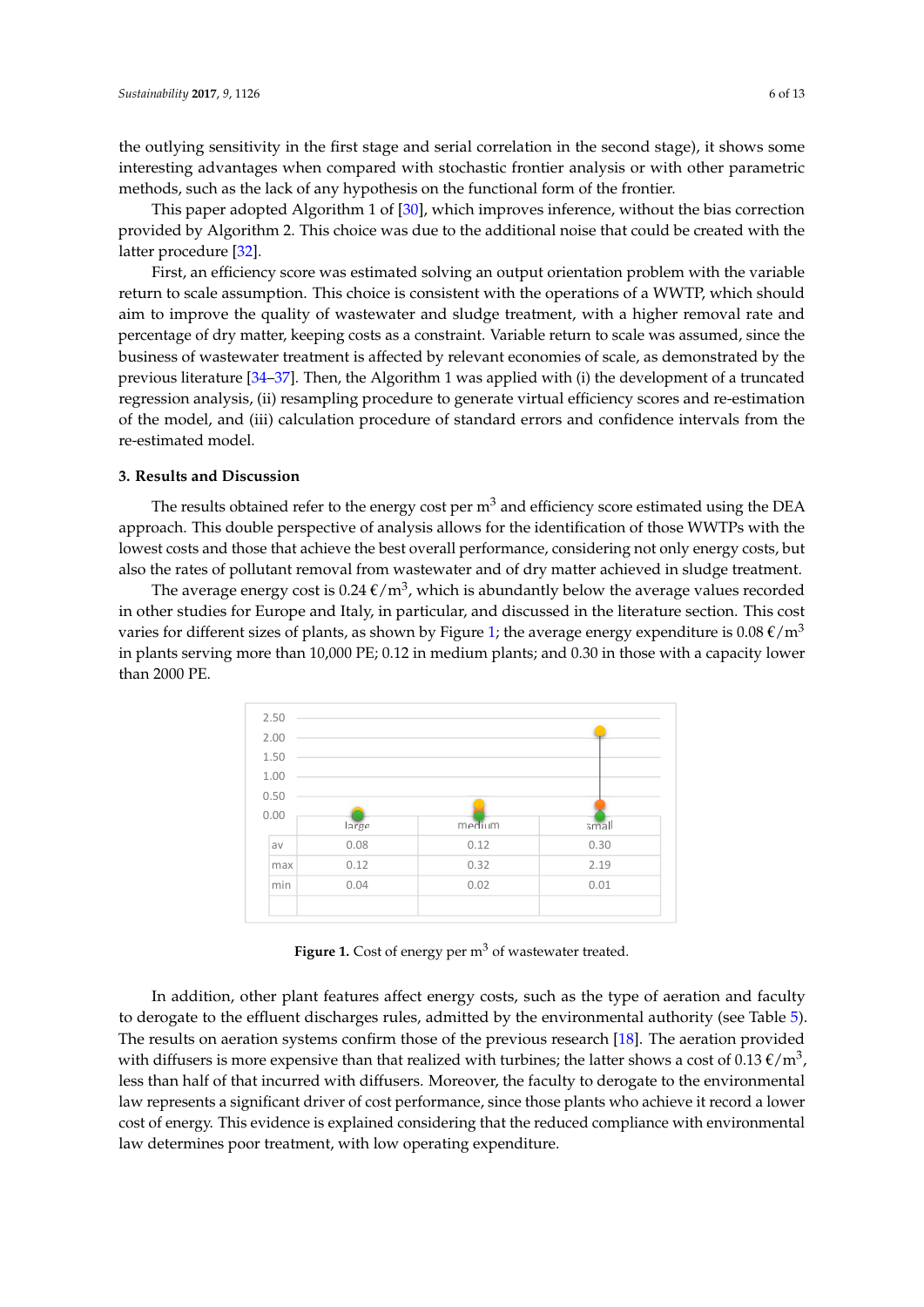<span id="page-6-0"></span>

| <b>Type of Aeration</b>           | <b>Energy Cost</b>               |
|-----------------------------------|----------------------------------|
| <b>Diffusers</b>                  | $0.29 \text{ E/m}^3$             |
| <b>Turbines</b>                   | $0.13 \text{ E/m}^3$             |
| No Aeration                       | $0.08 \text{ E/m}^3$             |
| Bartlett's test prob > $chi^2$    | 0.000                            |
| Derogation with environmental law |                                  |
| No                                | $0.26 \text{ } \in / \text{m}^3$ |
| Yes                               | $0.09 \text{ E/m}^3$             |
| Mann Whitney test $prob >  z $    | 0.0005                           |

**Table 5.** Effects of two exogenous variables on energy costs.

<span id="page-6-1"></span>Then, energy costs per  $m<sup>3</sup>$  were inferred, including several exogenous variables in a linear regression model. Table [6](#page-6-1) shows that only the rate of used capacity and type of aeration affect costs. A more intense use of the plant capacity decreases energy costs per  $m^3$ , since with this operational condition, energy can be consumed more efficiently and the fixed component of energy costs is decreased with a large production volume. Furthermore, the lack of any kind of aeration has a positive impact on energy costs, since this activity requires the highest energy-consumption rate among those included in the treatment process.

**Table 6.** Estimators for energy-cost linear regression model.

| 127 Plants               |              |
|--------------------------|--------------|
| Energy costs             | Estimators   |
| Capacity (PE)            | $-0.000$     |
| Rate of used capacity    | $-0.247$ *** |
| Dilution of waste water  | 0.000        |
| Wastewater from industry | 0.019        |
| Year of building         | 0.003        |
| Aeration                 |              |
| $-Turbines$              | $-0.059$     |
| $-No$ Aeration           | $-0.178**$   |
| COD concentration        | 0.000        |
| Sludge to agriculture    | $-0.251$     |

Notes: PE = population equivalent; COD = chemical oxygen demand. \*\* *p* < 0.05; \*\*\* *p* < 0.01.

It is quite interesting to observe that energy costs are not affected by plant size; the capacity measured in terms of PE shows an estimator that is not statistically significant. This evidence contradicts that which is reported in Figure [1,](#page-5-0) and that from the previous literature [\[35\]](#page-12-8). The estimators could be affected by the high variance recorded for the cluster '<2000 PE' plants, which includes the highest and smallest values in terms of energy cost, 2.19  $\epsilon/m^3$  and 0.01  $\epsilon/m^3$ , respectively. To avoid this potential noise, some outliers were removed from the populations, excluding those small plants that provide a sketchy wastewater treatment; however, the retrieved statistical model provides results for plants capacity that are very similar to those shown in Table [6.](#page-6-1)

Then, the energy efficiency was estimated using the DEA approach. For the 127 WWTP of Acque, an average value of 0.458 was observed, which means that the plants should increase the rate of COD removed and that of dry matter by 54.2%, along with the actual expenditure of energy consumption. If compared with those of other studies, this value is far more appropriate, even if, with a different DEA model, [\[18\]](#page-11-12) showed a score of 0.310 for 177 Spanish plants. Considering the actual value of input and output, the observed plants show an average value of energy cost equal to 0.25  $\ell$ /kg COD. This assumes that all plants are on the frontier with full efficiency, and that the cost is reduced to 0.21  $\epsilon$ /kg COD, with a decrease of approximately €874,000 in energy expenditures (-19.5% if compared with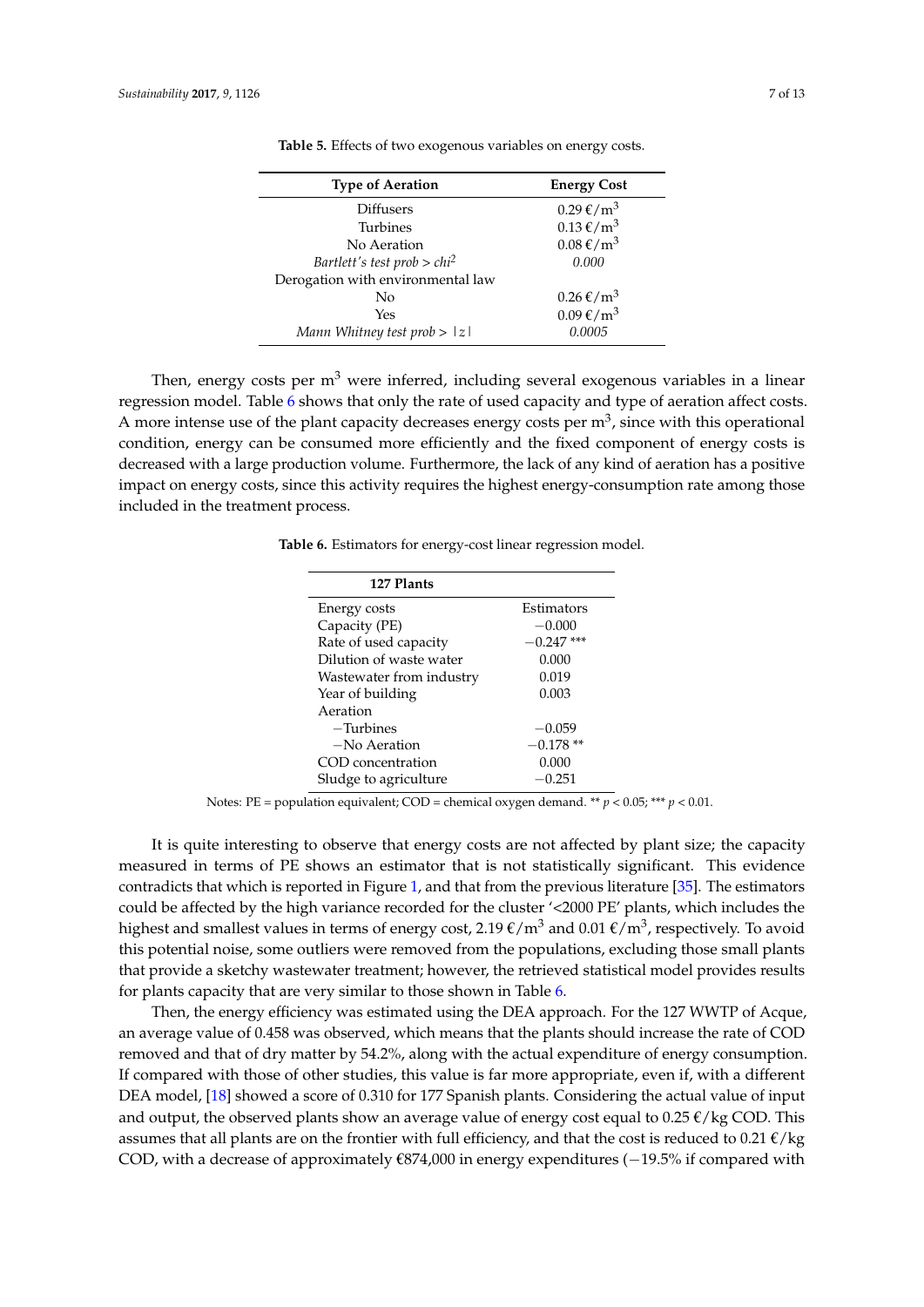the actual costs of the 127 WWTPs). This target value could be achieved by Acque, handling several exogenous variables, as described hereafter.

Figure [2](#page-7-0) shows that the energy efficiency scores decrease from large to small plants, with the average values of medium and small clusters being approximately half of the 0.84 achieved by the largest WWTPs. This trend is confirmed when the percentage of plant efficiency is observed; while<br>discussion is the percentage of plant efficiency is observed; while the WWTPs with a capacity higher than 10,000 includes 38.5% of efficient units, the medium and the WWTPs with a capacity higher than 10,000 includes 38.5% of efficient units, the medium and small WWTPs achieve a percentage of 6.9% and 3.5%, respectively. These results are confirmed by the double-bootstrap DEA model described at the end of this section. the double-bootstrap DEA model described at the end of this section.

<span id="page-7-0"></span>

**Figure 2.** Energy efficiency from data envelopment analysis. **Figure 2.** Energy efficiency from data envelopment analysis.

The type of aeration seems to have no effect on the efficiency score, which means that, despite The type of aeration seems to have no effect on the efficiency score, which means that, despite turbines determining a lower cost of energy, they also generate a lower amount of output than do turbines determining a lower cost of energy, they also generate a lower amount of output than do diffusers. Both effects have opposite influences on efficiency scores; thus, their global impact is statistically relevant, as shown by Bartlett's test (see Table 7). This evidence will be partially not statistically relevant, as shown by Bartlett's test (see Table [7\)](#page-7-1). This evidence will be partially contradicted by the double-bootstrap DEA procedure. The same discussion should be made for the contradicted by the double-bootstrap DEA procedure. The same discussion should be made for the derogation with environmental law; a WWTP with a derogation receives higher cost savings than do derogation with environmental law; a WWTP with a derogation receives higher cost savings than do other plants, but it achieves a lower rate of pollutant removal. Despite the DEA score for plants "with other plants, but it achieves a lower rate of pollutant removal. Despite the DEA score for plants "with derogation" being 0.71, higher than the 0.42 achieved by others plants, the difference is not derogation" being 0.71, higher than the 0.42 achieved by others plants, the difference is not statistically significant according to a Mann Whitney test.

| <b>Type of Aeration</b>           | <b>DEA</b> |
|-----------------------------------|------------|
| <b>Diffusers</b>                  | 0.42       |
| <b>Turbines</b>                   | 0.50       |
| No Aeration                       | 0.63       |
| Bartlett's Test Prob $>chi^2$     | 0.675      |
| Derogation with Environmental Law | <b>DEA</b> |
| No                                | 0.42       |
| Yes                               | 0.71       |
| Mann Whitney test $prob >  z $    | 0.0002     |

<span id="page-7-1"></span>**Table 7.** Effects of two exogenous variables on energy efficiency score. **Table 7.** Effects of two exogenous variables on energy efficiency score.

The double-bootstrap DEA procedure provides some interesting results with regard to energy The double-bootstrap DEA procedure provides some interesting results with regard to energy efficiency. Observing Tab[le](#page-8-0) 8, several variables affect the efficiency scores, such as wastewater efficiency. Observing Table 8, several variables affect the efficiency scores, such as wastewater coming from non-domestic customers, COD concentration among wastewater features, capacity (PE), and its used rate among the features of the WWTP. Plant size exerts a favorable impact on energy efficiency, implying that the largest plant achieves the highest performance in the wastewater and sludge treatment among the population observed, with an increasing return to scale in the consumption of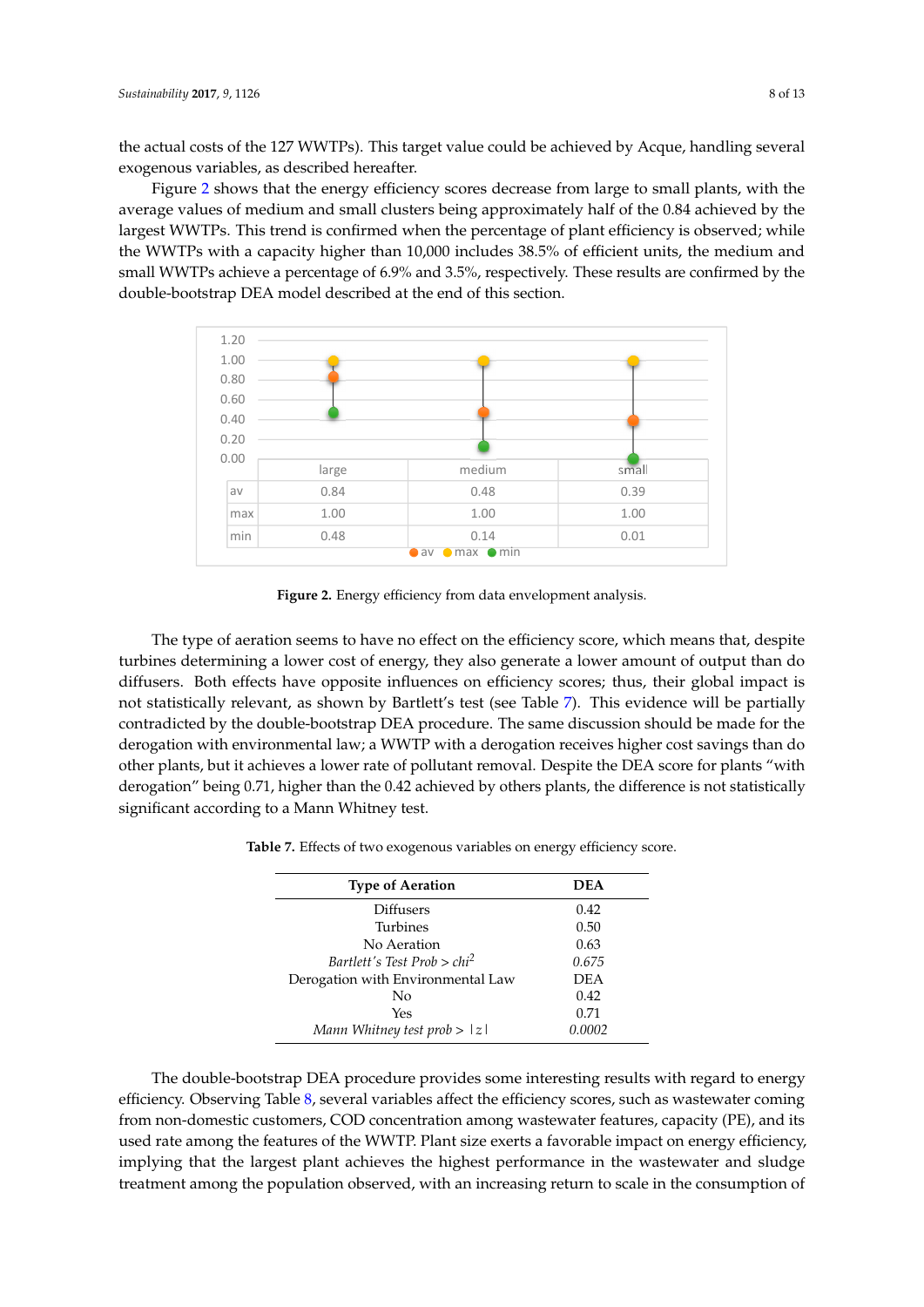energy. The same effect is exerted by an increase in the rate of used capacity. Then, considering the wastewater features, the presence of factories among the customers of a WWTP damages its efficiency, through the higher consumption of energy required for the treatment of industrial wastewater. Furthermore, a high COD concentration in wastewater inflows improves efficiency, since the target rate of pollutant removal is obtained when processing less volume of wastewater and achieving energy-cost savings. Note that the COD concentration depends on the amount of rainfall that dilutes the wastewater to treat.

<span id="page-8-0"></span>**Table 8.** Effects of exogenous variables on scores of data envelopment analysis.

| 127 Plants             |              |
|------------------------|--------------|
| Double Bootstrap DEA   | Estimators   |
| Capacity (PE)          | 0.000<br>*** |
| Rate of Used Capacity  | $0.110$ ***  |
| Dilution of Wastewater | $-0.000$     |
| Wastewater from        | $-0.284*$    |
| Industry               |              |
| Year of Building       | $-0.001$     |
| Aeration               |              |
| $-Turbins$             | 0.006        |
| $-No$ Aeration         | 0.243        |
| COD Concentration      | $0.000$ ***  |
| Sludge to Agriculture  | 0.159        |

Notes: PE = population equivalent; COD = chemical oxygen demand; DEA = data envelopment analysis.  $* p < 0.10$ ; \*\*\* *p* < 0.01.

In order to confirm the results obtained observing the 127 WWTPs, the double-bootstrap DEA procedure was applied again to a restricted sample of plants. The 21 plants observed show similar characteristics in terms of the treatment process carried out; all of them are based on a secondary treatment with activated sludge, and are vertically integrated, since the sludge treatment is made 'on site', immediately after the wastewater treatment.

The results shown in Table [9](#page-8-1) are similar to those of Table [8:](#page-8-0) plant capacity, its used rate, and the weight of wastewater delivered by non-domestic customers exert an influence on energy efficiency. However, different from the analysis made on the 127 WWTPs, the COD concentration is not a more relevant variable, while the aeration system becomes a driver to improve performance. The use of turbines damages performance, despite their lower consumption of energy than diffusers; this means that diffusers can better aerate wastewater, facilitating its oxidization and sludge production.

<span id="page-8-1"></span>**Table 9.** Effects of exogenous variables on scores of data envelopment analysis for subsample of WWTPs.

| 21 Plants                   |              |
|-----------------------------|--------------|
| Double bootstrap DEA        | Estimators   |
| Capacity (PE)               | ***<br>0.000 |
| Used capacity rate          | $0.254$ ***  |
| Dilution of wastewater      | 0.119        |
| Wastewater from<br>industry | $-0.809**$   |
| Year of building            | $-0.009$     |
| Aeration                    |              |
| $-Turbines$                 | $-0.156$ *** |
| COD concentration           | $-0.000$     |
| Sludge to agriculture       | $-0.390$     |

Notes: PE = population equivalent; COD = chemical oxygen demand; DEA = data envelopment analysis. \*\*  $p < 0.05$ ; \*\*\* *p* < 0.01.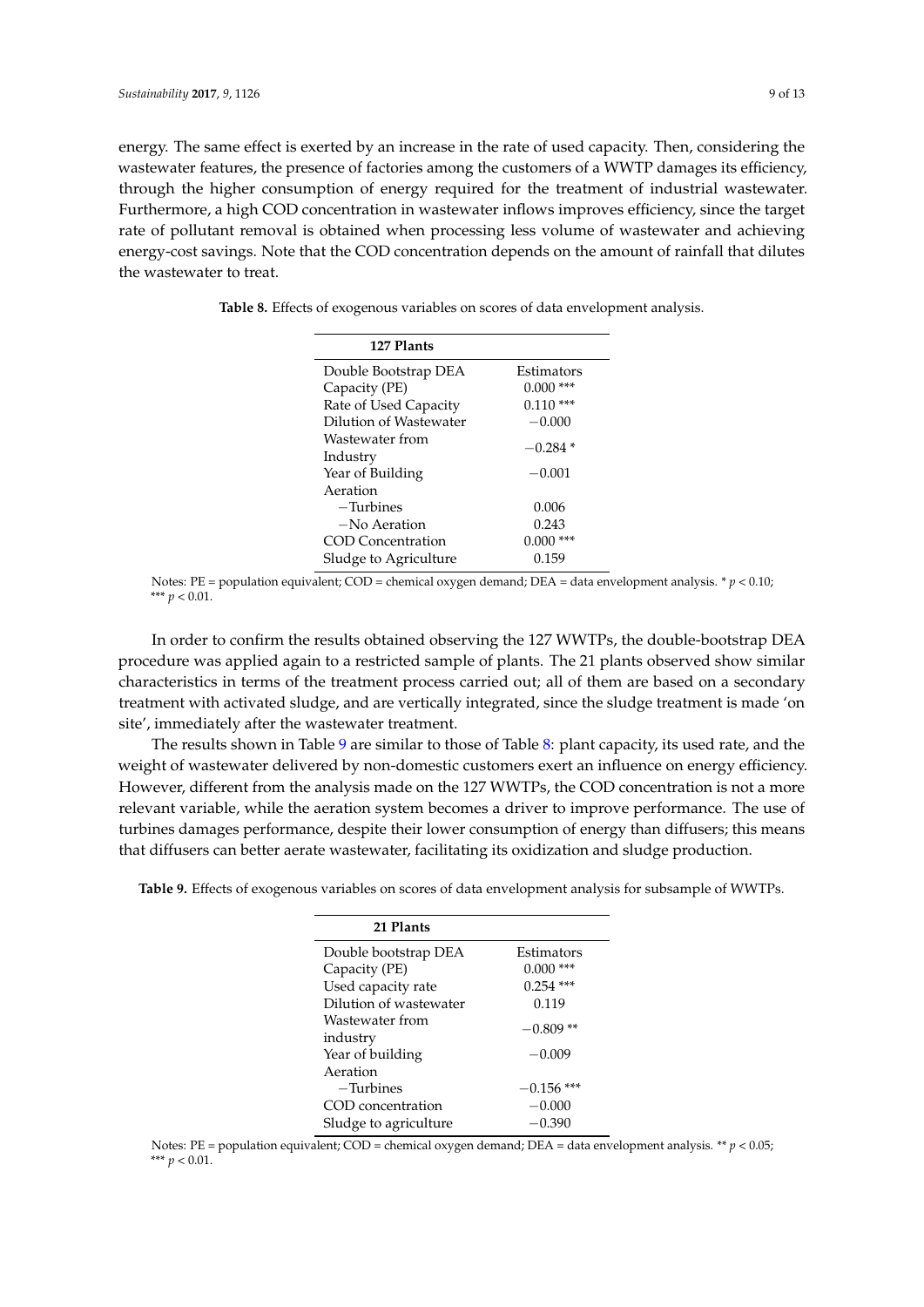Considering all of the results obtained with both samples (127 and 21 WWTPs), some interesting insights are found. The observed wastewater features exert opposite effects on performance. The negative effect associated with a high weight of industrial customers can be explained by considering the higher amount of energy consumed and number of technology devices adopted to treat this type of wastewater. Furthermore, high concentrations of toxic chemicals dissolved in sewage from manufacturing industries can kill bacteria; if this shock occurs, the removal rate drops down and the plant could discharge effluent into the environment. The marginal effect of industrial wastewater on energy efficiency is approximately −0.28 for the 127 plants observed, which means that a 1% increase of inflows from industry will decrease efficiency by 28%. The tariffs set by water utility authorities, as well as their differences among residential and non-residential customers, should take into account the marginal effect to comply with the 'polluters pay principle' and avoid any extra costs for households.

A low dilution of wastewater, measured by the COD concentration, facilitates the treatment process, since a plant has to process lower volumes. The extant literature is not in agreement on this issue; the result obtained is consistent with those of [\[22,](#page-11-15)[38\]](#page-12-9), which demonstrate the negative effect of rainfall on WWTP efficiency. The investments in a completely separate sewerage system would help to reduce rainwater inflows, improve COD concentration, and boost energy-efficiency savings.

Another way to boost energy efficiency is to operate on a larger scale, while also assuring a high used capacity rate. In fact, larger plants achieve higher removal and dry matter rates, since, in this case, it is economically convenient to install innovative technologies, whose costs might be allocated to a large amount of production. This result is consistent with the main results from the previous literature, demonstrating the benefits achieved with a larger-scaled plant [\[18,](#page-11-12)[19,](#page-11-21)[34,](#page-12-6)[35\]](#page-12-8). Then, the benefits obtained with an increase of the used capacity rate are due to a characteristic of energy cost: it includes a percentage of fixed expenditures, so that a growth in the used capacity allows to for improved reduction in this constant cost item per  $m<sup>3</sup>$  of treated wastewater. Furthermore, under certain limits, a full employment of the plants could allow a better performance in terms of the removal rate. In the design phase, engineers could be oriented to oversize the plant, in order to face the risk of extra volumes, generated by tourists as well as new urban and industrial settlements; however, if an excessive oversize reduces the load factor, the design choice will be paid in terms of higher energy costs.

Finally, as previously mentioned, an air diffuser is an aeration device which is used to transfer air into wastewater, while mechanical aeration is based on low-speed turbines, direct-drive surface aerators, and brush-type surface aerators. Since oxygen is required by microorganisms/bacteria residents in the water to break down the pollutants, an aeration system must provide a higher amount of oxygen per hour of work. According to the technical literature [\[39\]](#page-12-10), the oxygen transfer rate is 6.5 lb/h for fine bubble diffusers and only 3 lb/h for mechanical aerators; for this reason, the former technology assures the higher removal rate of pollutants, balancing its higher costs for energy. Following this evidence, (i) the complete renovation of the aeration systems represent a policy for improving energy efficiency, which should be adopted with others solutions as: (ii) the application of variable frequency drivers and more efficient pumps, (iii) operation of an aeration system pursuing a match with oxygen demands, (iv) and adoption of Sharon<sup>®</sup> and Anammox processes to transform ammonium into molecular nitrogen, which does not require high oxygen demand.

#### <span id="page-9-0"></span>**4. Conclusions**

This study provides some insights on the efficiency of wastewater treatment, observing 127 WWTPs located in Italy, and measuring energy costs, pollutant removal rates, and the weight of dry matter obtained in the sludge treatment process. The study is based on a two-stage analysis in order to identify the exogenous variables exerting an influence on energy efficiency and that should be constantly monitored by plant managers. The factors studied are grouped as follows: (1) wastewater features, (2) WWTP technology, (3) other features of WWTPs, and (4) method of sludge disposal. The results obtained show that the method of sludge disposal is not related to energy efficiency; this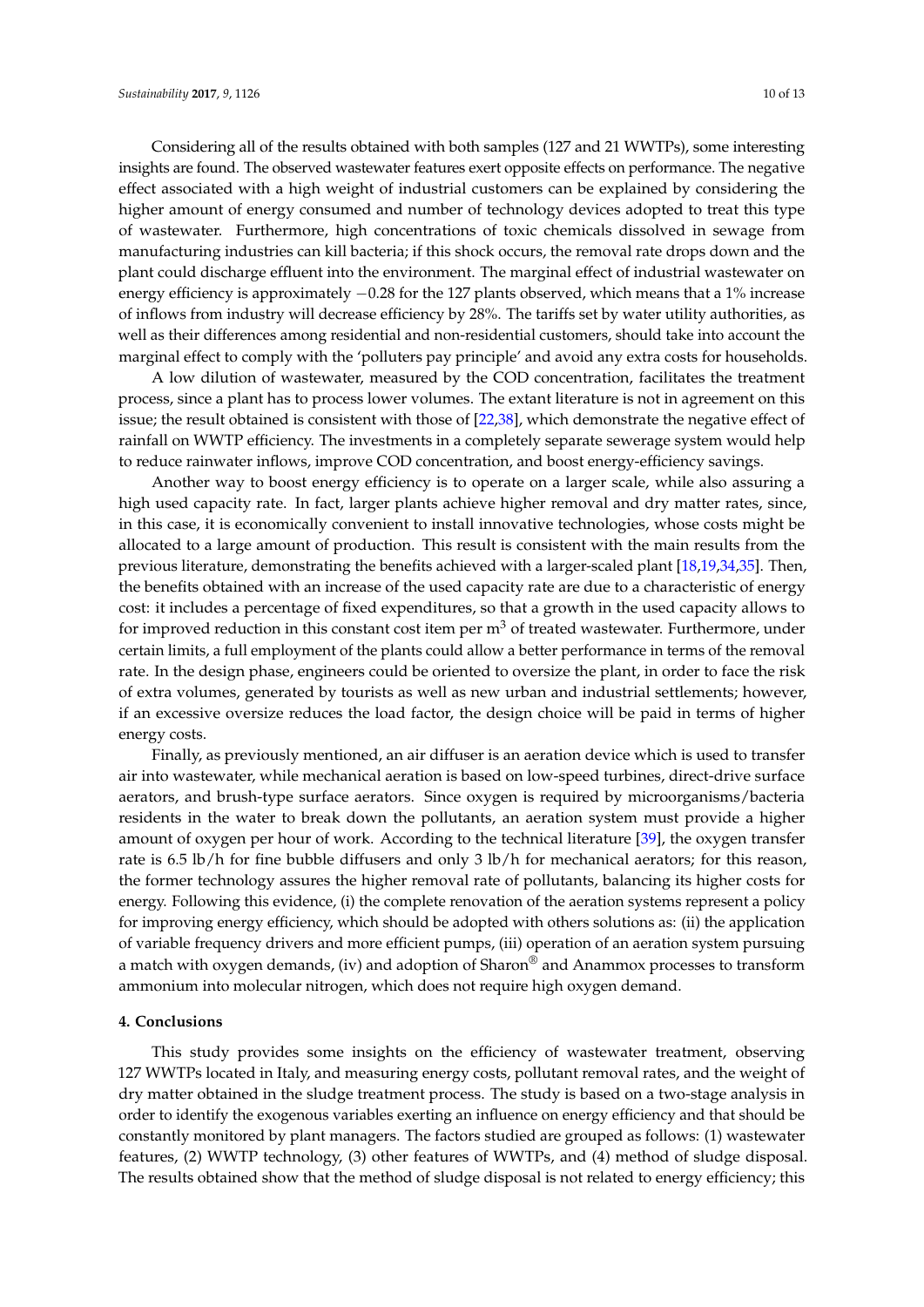implies that energy efficiency is not conditioned by the sludge destination. Furthermore, the same occurs for the year of building among the other features of WWTPs. This could be justified considering that the plant age refers to the tanks and not the technological devices installed; thus, an old plant with renewed technologies can achieve high performance. To better identify the effect of this variable, future research should measure the age not only of buildings, but also of devices installed.

The other variables that were observed to exert a relevant impact on efficiency are wastewater features, such as COD concentration and the weight of industrial customers; WWTP technology, such as aeration systems; and other features of WWTPs, such as plant capacity and the load factor. This paper highlights the negative effects exerted by highly polluted wastewater inflows on energy efficiency. Considering the technology devices, the benefits obtained with diffusers are shown, and they can be quantified with an increase of 15.6% of the energy efficiency score, in comparison with mechanical aeration, made with turbines. Then, the plants size and full absorption of capacity are two features that positively affect efficiency; thus, the DEA score of large plants is two times greater than that of small plants, while the same measure is improved with a growth in the load factor.

This paper provides some suggestions in terms of utility policies and regulatory provisions for promoting energy efficiency. Firms should carefully study the abovementioned drivers when designing a new plants or renewing an existing one and, at this stage, managers should promote the design of properly sized plants, avoiding any oversizing that will reduce the load factor and aiming to fully obtain the benefits of economies of scale. Then, the plant should be equipped with technical devices able to operate aeration according to the effective oxygen demands, and with energy efficient aeration systems, such as diffusers. A plant manager must be assisted by an effective monitoring system that controls the pollutant load of the wastewater inflows in order to properly set the treatment process in terms of reagents and aeration. From the point of view of regulators, water authorities should promote energy-saving practices through effective tariff models. Even if these kinds of practices are expensive, the costs could be completely covered by the savings collected during the plant's useful life, paying a lower cost for energy. However, to date, Italian water regulation has not incentivized investments for energy efficiency improvements, since all cost savings collected are wholly passed to customers with a tariff decrease. Following the results of this study, a necessary reform of the actual regulation should allow firms to hold the energy cost savings earned as profit, at least for an assigned period.

**Acknowledgments:** This work was supported by the University of Pisa PRA and the European Union Jean Monnet Project [grant number 553224-EPP-1-2014-1-IT-EPPJMO-MODULE].

**Author Contributions:** Alessandro Indipendenza wrote Section [1;](#page-0-0) Andrea Guerrini Sections [2](#page-2-2) and [4;](#page-9-0) Giulia Romano Section [3.](#page-5-1)

**Conflicts of Interest:** The authors declare no conflict of interest.

### **References**

- <span id="page-10-0"></span>1. Westerhoff, P.; Yoon, Y.; Snyder, S.; Wert, E. Fate of endocrine-disruptor, pharmaceutical, and personal care product chemicals during simulated drinking water treatment processes. *Environ. Sci. Technol.* **2005**, *39*, 6649–6663. [\[CrossRef\]](http://dx.doi.org/10.1021/es0484799) [\[PubMed\]](http://www.ncbi.nlm.nih.gov/pubmed/16190224)
- <span id="page-10-1"></span>2. Friedrich, K.; Eldridge, M.; York, D.; Witte, P.; Kushler, M. Saving Energy Cost-Effectively: A National Review of the Cost of Energy Saved through Utility-Sector Energy Efficiency Programs. ACEEE. Available online: [http://www.dnrec.delaware.gov/energy/information/Documents/EERS/Review%20of%20Cost%](http://www.dnrec.delaware.gov/energy/information/Documents/EERS/Review%20of%20Cost%20Effective%20Energy%20Savings.pdf) [20Effective%20Energy%20Savings.pdf](http://www.dnrec.delaware.gov/energy/information/Documents/EERS/Review%20of%20Cost%20Effective%20Energy%20Savings.pdf) (accessed on 2 May 2017).
- <span id="page-10-2"></span>3. Daw, J.; Hallett, K.; DeWolfe, J.; Venner, I. *Energy Efficiency Strategies for Municipal Wastewater Treatment Facilities*; Technical Report NREL/TP-7A30-53341; National Renewable Energy Laboratory: Golden, CO, USA, 2012; pp. 1–15.
- <span id="page-10-3"></span>4. Carlson, S.; Walburger, A. *Energy Index Development for Benchmarking Water Utilities and Wastewater Utilities*; AWWA Research Foundation: Denver, CO, USA, 2007.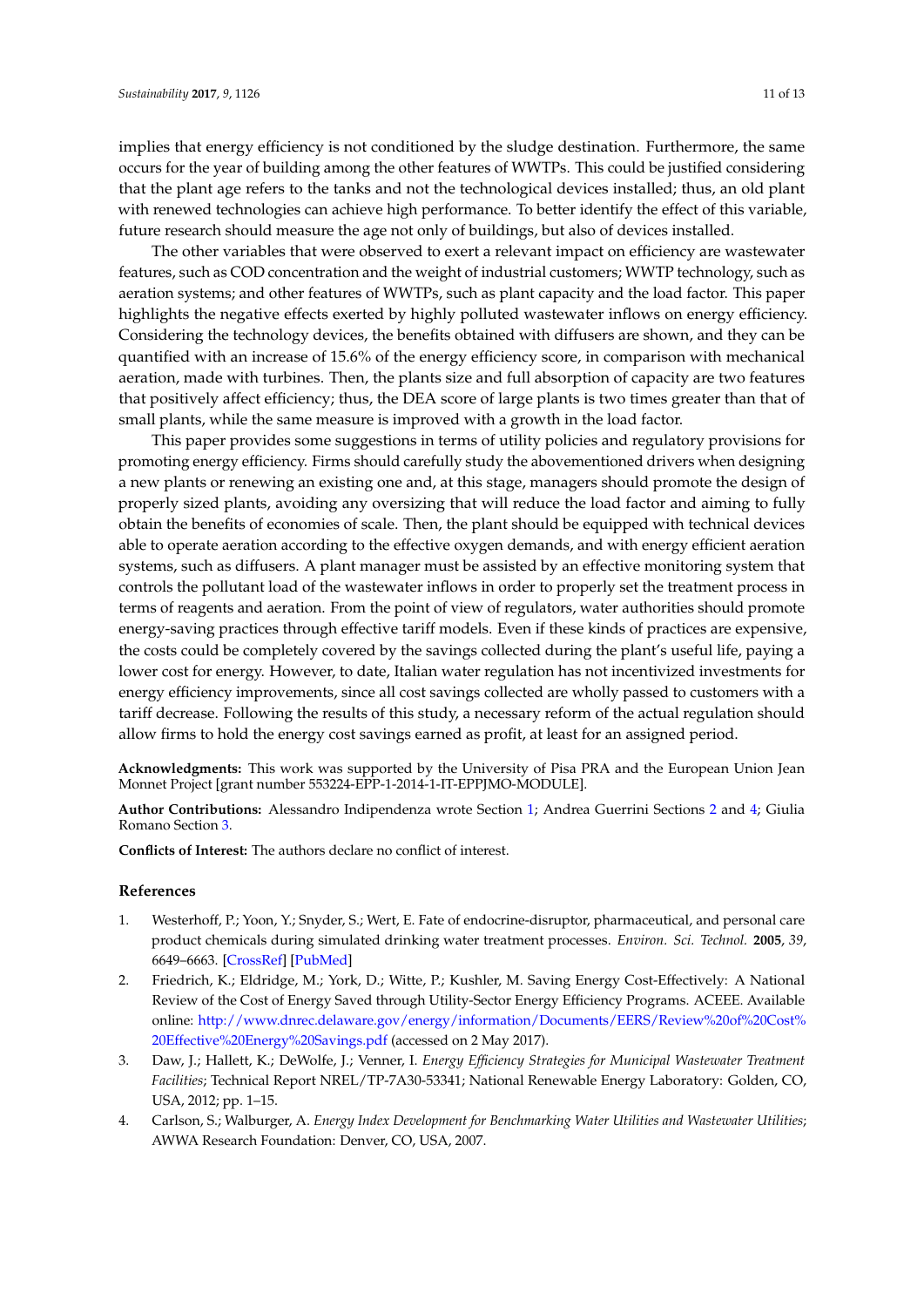- <span id="page-11-0"></span>5. Elliot, T.; Zeier, B.; Xagoraraki, I.; Harrington, G.W. Energy Use at Wisconsin's Drinking Water Facilities. Available online: [http://www.seventhwave.org/publications/energy-use-wisconsins-drinking-water](http://www.seventhwave.org/publications/energy-use-wisconsins-drinking-water-facilities)[facilities](http://www.seventhwave.org/publications/energy-use-wisconsins-drinking-water-facilities) (accessed on 2 May 2017).
- <span id="page-11-1"></span>6. Venkatesh, G.; Brattebo, H. Energy consumption, costs and environmental impacts for urban water cycle services: Case study of Oslo (Norway). *Energy* **2011**, *36*, 792–800. [\[CrossRef\]](http://dx.doi.org/10.1016/j.energy.2010.12.040)
- <span id="page-11-2"></span>7. Pan, T.; Zhu, X.D.; Ye, Y.P. Estimate of life-cycle greenhouse gas emissions from a vertical subsurface flow constructed wetland and conventional wastewater treatment plants: A case study in China. *Ecol. Eng.* **2011**, *37*, 248–254. [\[CrossRef\]](http://dx.doi.org/10.1016/j.ecoleng.2010.11.014)
- <span id="page-11-3"></span>8. Cantwell, J.; King, W.R.; Lorand, R.T. *Overview of State Energy Reduction Programs and Guidelines for the Wastewater Sector, Water Environment Research Foundation*; IWA Publishing: London, UK, 2010.
- 9. *An Energy and Carbon Footprint Neutral Urban Water Cycle by 2030. Workshop on Water and Energy*; PUB WaterHub, Global Water Research Coalition: Singapore, 2010; Available online: <www.globalwaterresearchcoalition.net> (accessed on 2 May 2017).
- <span id="page-11-4"></span>10. Institute for Diversification and Energy Saving (IDAE). *Water and energy: The Complex Interplay of Two Scarce Resources. The Energy Footprint of the Water. A First Estimate of Energy Consumption of Desalination and Urban Wastewater Treatment*; IDEA: Madrid, Spain, 2010. (In Spanish)
- <span id="page-11-5"></span>11. Singh, P.K.; Deshbhratar, P.B.; Ramteke, D.S. Effects of sewage wastewater irrigation on soli properties, crop yield and environment. *Agric. Water Manag.* **2012**, *103*, 100–104. [\[CrossRef\]](http://dx.doi.org/10.1016/j.agwat.2011.10.022)
- <span id="page-11-6"></span>12. Tchobanoglous, G.; Burton, F.L.; Stensel, H.D. *Wastewater Engineering. Treatment and Rescue, Metcalf and Eddy*, 4th ed.; McGraw Hill Companies: New York, NY, USA, 2006.
- <span id="page-11-7"></span>13. Means, E.G. Water and Wastewater Industry Energy Efficiency: A Research Roadmap. 2004. Available online: <http://www.waterresearchfoundation.org/research/topicsandprojects/execSum/2923.aspx> (accessed on 9 October 2009).
- <span id="page-11-8"></span>14. Raboni, M.; Torretta, V.; Urbini, G. Influence of strong diurnal variations in sewage quality in the performance of biological denitrification in small community wastewater treatment plants (WWTPs). *Sustainability* **2013**, *5*, 3679–3689. [\[CrossRef\]](http://dx.doi.org/10.3390/su5093679)
- <span id="page-11-9"></span>15. Davies, P. *The Biological Basis of Wastewater Treatment*; Strathkelvin Instruments Ltd.: Scotland, UK, 2005.
- <span id="page-11-10"></span>16. Guerrini, A.; Romano, G.; Mancuso, F.; Carosi, L. Identifying the performance drivers of wastewater treatment plants through conditional order-m efficiency analysis. *Util. Policy* **2016**, *42*, 20–31. [\[CrossRef\]](http://dx.doi.org/10.1016/j.jup.2016.08.001)
- <span id="page-11-11"></span>17. Sala-Garrido, R.; Molinos-Senante, M.; Hernández-Sancho, F. How does seasonality affect water reuse possibilities? An efficiency and cost analysis. *Resour. Conserv. Recycl.* **2012**, *58*, 125–131. [\[CrossRef\]](http://dx.doi.org/10.1016/j.resconrec.2011.11.002)
- <span id="page-11-12"></span>18. Hernández-Sancho, F.; Molinos-Senante, M.; Sala-Garrido, R. Energy efficiency in Spanish wastewater treatment plants: A non-radial DEA approach. *Sci. Total Environ.* **2011**, *409*, 2693–2699. [\[CrossRef\]](http://dx.doi.org/10.1016/j.scitotenv.2011.04.018) [\[PubMed\]](http://www.ncbi.nlm.nih.gov/pubmed/21549411)
- <span id="page-11-21"></span>19. Hernández-Sancho, F.; Sala-Garrido, R. Technical efficiency and cost analysis in wastewater treatment processes: A DEA approach. *Desalination* **2009**, *249*, 230–234. [\[CrossRef\]](http://dx.doi.org/10.1016/j.desal.2009.01.029)
- <span id="page-11-13"></span>20. Vaccari, M.; Vitali, F.; Foladori, P. Il consumo energetico negli impianti di depurazione: Indagine statistica. In *Consumi Elettrici ed Efficienza Energetica nel Trattamento delle Acque Reflue*; Campanelli, M., Foladori, P., Vaccari, M., Eds.; Maggioli Editore: Santarcangelo di Romagna, Italy, 2013; pp. 115–140.
- <span id="page-11-14"></span>21. Silva, C.; Rosa, M.J. Energy performance indicators of wastewater treatment: A field study with 17 Portuguese plants. *Water Sci. Technol.* **2015**, *72*, 510–519. [\[CrossRef\]](http://dx.doi.org/10.2166/wst.2015.189) [\[PubMed\]](http://www.ncbi.nlm.nih.gov/pubmed/26247748)
- <span id="page-11-15"></span>22. Panepinto, D.; Fiore, S.; Zappone, M.; Genon, G.; Meucci, L. Evaluation of the energy efficiency of a large wastewater treatment plant. *Appl. Energy* **2016**, *161*, 404–411. [\[CrossRef\]](http://dx.doi.org/10.1016/j.apenergy.2015.10.027)
- <span id="page-11-16"></span>23. Aigner, D.J.; Lovell, C.A.K.; Schmidt, P. Formulation and estimation of stochastic frontier production function models. *J. Econom.* **1977**, *6*, 21–37. [\[CrossRef\]](http://dx.doi.org/10.1016/0304-4076(77)90052-5)
- <span id="page-11-17"></span>24. Charnes, A.; Cooper, W.; Rhodes, E. Measuring the efficiency of decision making units. *Eur. J. Oper. Res.* **1978**, *2*, 429–444. [\[CrossRef\]](http://dx.doi.org/10.1016/0377-2217(78)90138-8)
- <span id="page-11-18"></span>25. Banker, R.D.; Charnes, A.; Cooper, W.W. Some models for estimating technical and scale inefficiencies and data envelopment analysis. *Manag. Sci.* **1984**, *32*, 30–44. [\[CrossRef\]](http://dx.doi.org/10.1287/mnsc.32.1.30)
- <span id="page-11-19"></span>26. Alegre, H.; Baptista, J.; Cabrera, E.; Cubillo, F.; Duarte, P.; Hirner, W.; Merkel, W.; Parena, R. *Performance Indicators for Water Supply*; IWA Publishing: London, UK, 2017.
- <span id="page-11-20"></span>27. Simar, L.; Wilson, P.W. Performance of the bootstrap for DEA estimators and iterating the principle. In *Handbook on Data Envelopment Analysis*; Cooper, W.W., Seiford, L.M., Zhu, J., Eds.; Kluwer: Boston, MA, USA, 2004; pp. 265–298.